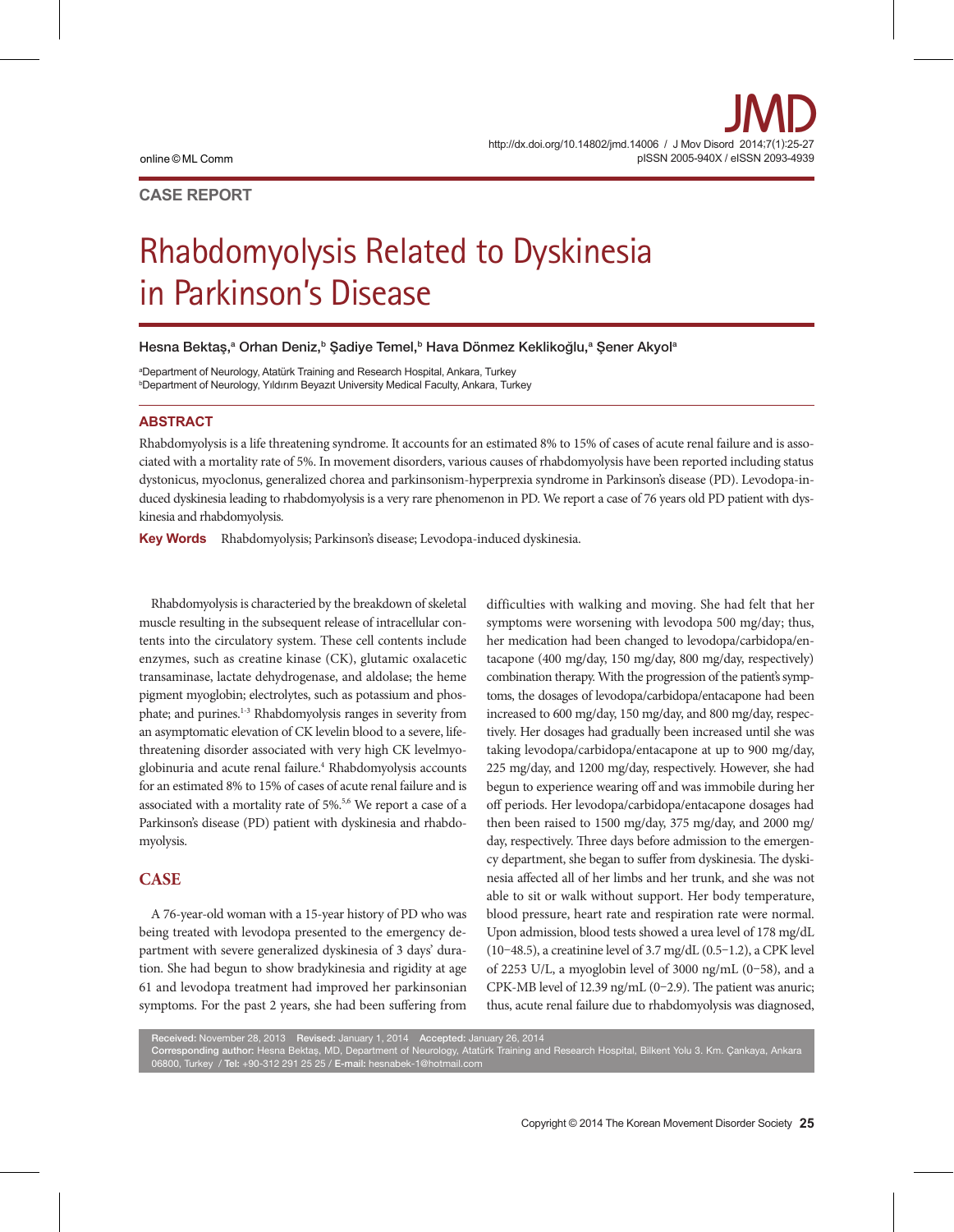

and the patient was enrolled in hemodialysis. Levodopa dosage was lowered, and dyskinesia severity decreased. She was awake but showed immobility and severe rigidity in her arms, legs and neck. On follow-up, her blood urea, creatinine, CPK, myoglobin and CPK-MB levels had decreased to 100 mg/dL, 1.2 mg/dL, 119 U/L, 1342 ng/mL, and 12.39 ng/mL, respectively. We performed diagnostic work-ups for the common known causes of rhabdomyolysis and found no etiology. Levodopa-induced dyskinesia (LID) leading to rhabdomyolysis was diagnosed. On the seventday after hospital admission, the patient's body temperature increased to 38.2°C, and a chest X-ray revealed pneumonia. Antibiotic therapy was started. However, her oxygen saturation fell, and arterial blood gas analysis showed severe hypoxemia; she then required intubation and mechanical ventilation. Although she recovered renal function, the patient died due to sepsis.

## **DISCUSSION**

Muscles of the body are prone to various forms of damage. Damage leads to the release of intracellular components into the systemic circulation that causes rhabdomyolysis.7 The most common causes of rhabdomyolysis in adults are drugs and toxins, trauma, excessive muscular activity, temperature extremes, muscle ischemia, prolonged immobilization, infection, electrolyte and endocrine abnormalities, genetic disorders, connective tissue disorders and unknown conditions.4 Other significant causes of rhabdomyolysis include excessive muscular activity, such as sporadic strenuous exercise (e.g., marathons), status epilepticus, status asthmaticus, severe dystonia, acute psychosis, and exercise experienced by military recruits in boot camp. The more strenuous or prolonged the exercise, the more damage is incurred. Excessive muscular activity results in a state in which ATP production cannot keep pace with demand, which subsequently exhausts cellular energy supplies and leads to a disruption of muscle cell membranes.<sup>8</sup> Rhabdomyolysis cases associated with lowintensity exercise have also been reported; in these cases, the mechanism remains unknown.<sup>9</sup>

Rhabdomyolysis is diagnosed clinically and with laboratory tests. Urine is dark, and while blood is present in the urine, there is a lack of urinary erythrocytes; myoglobinuria is present. Serum creatine kinase levels that are at least 5 times normal values, high serum levels of lactate dehydrogenase, aspartate aminotransferase, alanine aminotransferase, and potassium phosphate and a low serum calcium concentration are features of rhabdomyolysis.<sup>1</sup> Serum CK concentration, mainly the CK-MM subtype, is the most sensitive indicator of damage to muscles; serum CK levels begin to rise approximately 2 to 12 hours after the onset of muscle injury, peak within 24 to 72 hours, and then decline at the relatively constant rate of 39% of the previous day's value.<sup>4</sup> Complications of rhabdomyolysis include hypovolemia, compartment syndrome, arrhythmias and cardiac arrest, disseminated intravascular coagulation, hepatic dysfunction, acidosis and acute renal failure.<sup>4</sup> In movement disorders, several causes of rhabdomyolysis have been reported, including status dystonicus, myoclonus, generalized chorea and parkinsonism-hyperpyrexia syndrome in PD. In PD, LID leading to rhabdomyolysis is very rare complication of treatment. Two previously reported patients developed rhabdomyolysis following severe LID and recovered after reduction in the dosages of antiparkinsonian medications.10 Although the number of known cases is limited, our case, together with the previously reported cases, suggests that the development of rhabdomyolysis and dyskinesia may be possible side effects of levodopa, especially following long-term use at high dosages. Further studies are needed to understand the mechanism of levodopainduced dyskinesia leading to rhabdomyolysis.

#### Conflicts of Interest

The authors have no financial conflicts of interest.

#### **REFERENCES**

- 1. Sauret JM, Marinides G, Wang GK. Rhabdomyolysis. Am Fam Physician 2002;65:907-912.
- 2. Lane R, Phillips M. Rhabdomyolysis. BMJ 2003;327:115- 116.
- 3. Visweswaran P, Guntupalli J. Rhabdomyolysis. Crit Care Clin 1999;15:415-428, ix-x.
- 4. Khan FY. Rhabdomyolysis: a review of the literature. Neth J Med 2009;67:272-283.
- 5. Ward MM. Factors predictive of acute renal failure in rhabdomyolysis. Arch Intern Med 1988;148:1553-1557.
- 6. Fernandez WG, Hung OL, Braen GR, Chiang WK. Epidemiology of rhabdomyolysis and risk of developing renal failure in an urban hospital setting. Acad Emerg Med 2000; 7:575-576.
- 7. Zager RA. Rhabdomyolysis and myohemoglobinuric acute renal failure. Kidney Int 1996;49:314-326.
- 8. Sharma N, Winpenny H, Heymann T. Exercise-induced